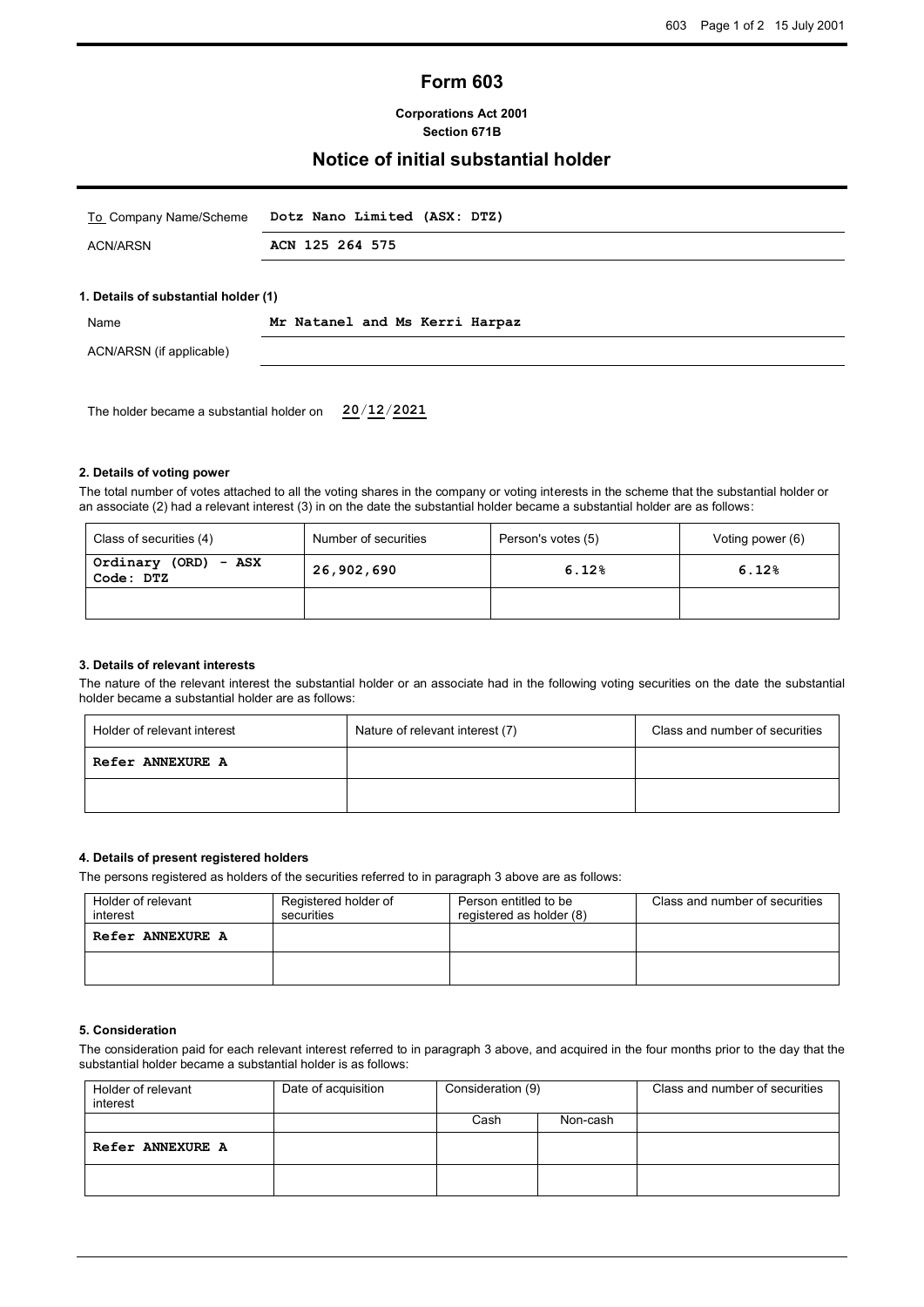#### **6. Associates**

The reasons the persons named in paragraph 3 above are associates of the substantial holder are as follows:

| Name and ACN/ARSN (if applicable) | Nature of association |
|-----------------------------------|-----------------------|
| N/A                               |                       |
|                                   |                       |

#### **7. Addresses**

The addresses of persons named in this form are as follows:

| Name                    | Address |
|-------------------------|---------|
| <b>Refer ANNEXURE A</b> |         |
|                         |         |

## **Signature**

| print name | Mr Natanel Harpaz | capacity | Substantial Holder |
|------------|-------------------|----------|--------------------|
| sign here  |                   | date     | 26/04/2022         |

#### **DIRECTIONS**

- (1) If there are a number of substantial holders with similar or related relevant interests (eg. a corporation and its related corporations, or the manager and trustee of an equity trust), the names could be included in an annexure to the form. If the relevant interests of a group of persons are essentially similar, they may be referred to throughout the form as a specifically named group if the membership of each group, with the names and addresses of members is clearly set out in paragraph 7 of the form.
- (2) See the definition of "associate" in section 9 of the Corporations Act 2001.
- (3) See the definition of "relevant interest" in sections 608 and 671B(7) of the Corporations Act 2001.
- (4) The voting shares of a company constitute one class unless divided into separate classes.
- (5) The total number of votes attached to all the voting shares in the company or voting interests in the scheme (if any) that the person or an associate has a relevant interest in.
- (6) The person's votes divided by the total votes in the body corporate or scheme multiplied by 100.
- (7) Include details of:
	- (a) any relevant agreement or other circumstances by which the relevant interest was acquired. If subsection 671B(4) applies, a copy of any document setting out the terms of any relevant agreement, and a statement by the person giving full and accurate details of any contract, scheme or arrangement, must accompany this form, together with a written statement certifying this contract, scheme or arrangement; and
	- (b) any qualification of the power of a person to exercise, control the exercise of, or influence the exercise of, the voting powers or disposal of the securities to which the relevant interest relates (indicating clearly the particular securities to which the qualification applies).

See the definition of "relevant agreement" in section 9 of the Corporations Act 2001.

- (8) If the substantial holder is unable to determine the identity of the person ( eg. if the relevant interest arises because of an option) write "unknown".
- (9) Details of the consideration must include any and all benefits, money and other, that any person from whom a relevant interest was acquired has, or may, become entitled to receive in relation to that acquisition. Details must be included even if the benefit is conditional on the happening or not of a contingency. Details must be included of any benefit paid on behalf of the substantial holder or its associate in relation to the acquisitions, even if they are not paid directly to the person from whom the relevant interest was acquired.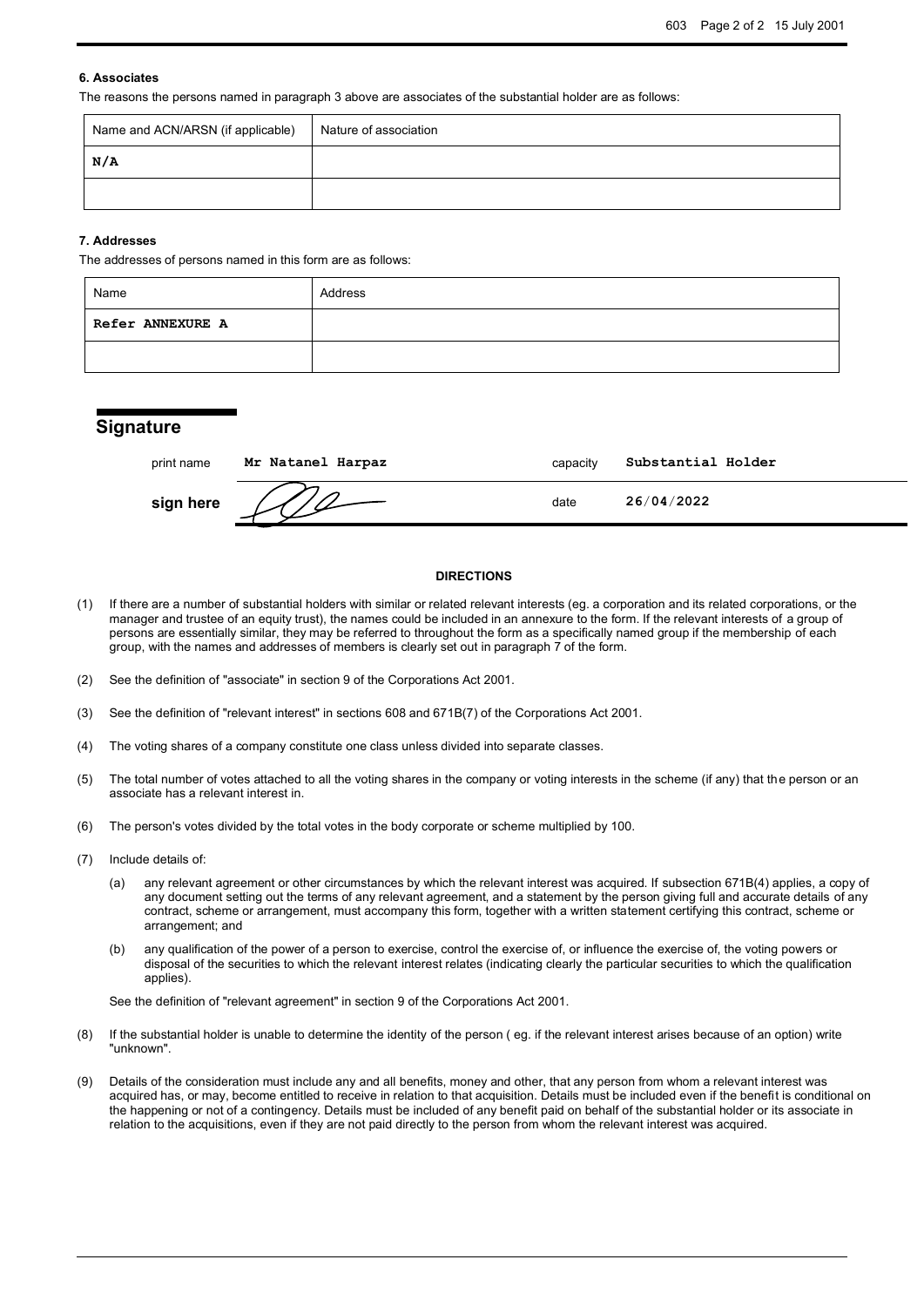This is *Annexure A* of 2 pages referred to in ASIC Form 603 (Notice of Initial Substantial Holder) lodged by Mr Natanel and Ms Kerri Harpaz - PAGE 1 OF 2.

 $\angle$   $\angle$   $\angle$ Name:\_\_\_\_**Mr Natanel Harpaz**\_\_\_\_\_\_\_

Capacity: Substantial Holder \_\_\_\_ Date: 26 April 2022\_\_\_\_

## **3. Details of relevant interests**

| <b>Holder of relevant interest</b>          | Nature of relevant interest                                                      | Class and number of<br>securities |
|---------------------------------------------|----------------------------------------------------------------------------------|-----------------------------------|
| BNP PARIBAS NOMINEES PTY LTD SIX<br>SIS LTD | Indirect - Legal and Beneficial<br>Holder                                        | 2,500,000 ORD Shares              |
| MARZAMENO LTD                               | Cyprus based company with the<br>ultimate beneficiary being Mr<br>Natanel Harpaz | 10,000,000 ORD Shares             |
| MARZAMENO LTD                               | Cyprus based company with the<br>ultimate beneficiary being Mr<br>Natanel Harpaz | 8,382,474 ORD Shares              |
| MR NATANEL HARPAZ                           | Direct Holder                                                                    | 3,712,708 ORD Shares              |
| KNH INVESTMENTS (AUST) PTY LTD              | Indirect - Legal and Beneficial<br>Holder                                        | 2,307,408 ORD Shares              |
| KNH INVESTMENTS (AUST) PTY LTD              | Indirect - Legal and Beneficial<br>Holder                                        | 100 ORD Shares                    |
|                                             |                                                                                  |                                   |

## **4. Details of present registered holders**

| <b>Holders of relevant</b> | <b>Registered holders of</b> | Person entitled to be   | <b>Class and number of</b> |  |
|----------------------------|------------------------------|-------------------------|----------------------------|--|
| interest                   | securities                   | registered as holder    | securities                 |  |
| Mr Natanel and Ms Kerri    | <b>BNP PARIBAS NOMINEES</b>  | Mr Natanel and Ms Kerri | 2,500,000 ORD Shares       |  |
| Harpaz                     | PTY LTD SIX SIS LTD          | Harpaz                  |                            |  |
| Mr Natanel and Ms Kerri    | <b>MARZAMENO LTD</b>         | Mr Natanel and Ms Kerri | 10,000,000 ORD Shares      |  |
| Harpaz                     |                              | Harpaz                  |                            |  |
| Mr Natanel and Ms Kerri    | <b>MARZAMENO LTD</b>         | Mr Natanel and Ms Kerri | 8,382,474 ORD Shares       |  |
| Harpaz                     |                              | Harpaz                  |                            |  |
| Mr Natanel Harpaz          | MR NATANEL HARPAZ            | Mr Natanel Harpaz       | 3,712,708 ORD Shares       |  |
| Mr Natanel and Ms Kerri    | <b>KNH INVESTMENTS</b>       | Mr Natanel and Ms Kerri | 2,307,408 ORD Shares       |  |
| Harpaz                     | (AUST) PTY LTD               | Harpaz                  |                            |  |
| Mr Natanel and Ms Kerri    | <b>KNH INVESTMENTS</b>       | Mr Natanel and Ms Kerri | 100 ORD Shares             |  |
| Harpaz                     | (AUST) PTY LTD               | Harpaz                  |                            |  |
|                            |                              |                         |                            |  |